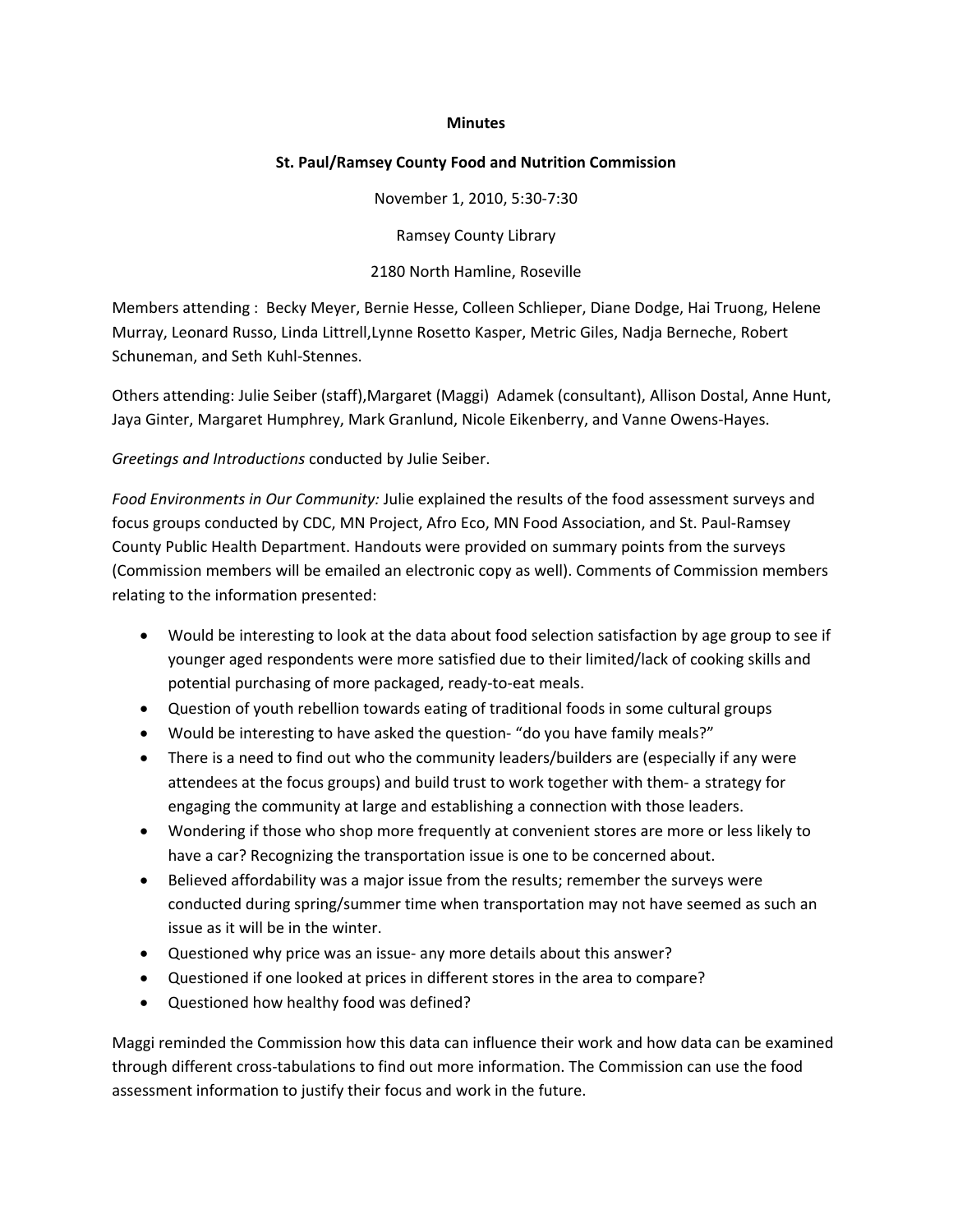Maggi led the group in discussion of how these results from the food assessment are related to the work of the Commission. Comments of Commission members to the question *what's coming clear about the food environment in our community?‐* 

- Transportation issues (often an issue addressed by a Commission such as this)
	- o Discussion of potential for bus/circulator which takes seniors to grocery stores
	- o Example of Mayor's office circulator in the past taking youth to and from after‐school activities & Austin, TX creating a bus line to a grocery store for the public.
- Recognizing the large interest and energy of the public on these food issues.
- Low‐income issues 51% below 20,000 dollars‐ people can't afford to eat
- Addressed the state and nation issues of minimum wage and food stamp monies o Inflation issues, food price changes, transportation costs, and supporting farmers
- $\bullet$  Distribution of wealth = injustice

Maggi summarized the group's comments that income and hunger impacts are a large issue evident through the food assessment information. Systemic issues must be addressed and the Commission can respond through a local level policy approach. Maggi walked the group through the Priorities identified as the focus areas of the Commission's work (handout provided).

Comments of Commission members to the question *"in what ways do these findings and recommendations correspond with our initial thoughts about priority areas?"*

- Recognized the issue of no money at the end of the month can resonate with economic development (priority area) and infrastructure to buy food and food access issues, etc.
- The food literacy priority is addressed through the food assessment information. People need other options for getting food, must recognize food literacy varies by culture.

Maggi pointed out how the focus in these priorities areas does have support from the food assessment information and can inform future work. This information can be an evidence‐base to form the work of the Commission.

Maggi advised the Commission to keep in mind the things they need to know to make decisions and where additional information is needed to assist with decision making. The Commission members would like:

- $\checkmark$  Income and food store location maps of the city (Mark Granlund can provide)
- $\checkmark$  A resource list developed
- $\checkmark$  Ethnic breakdown of neighborhoods throughout the city and county (similar to Chicago & NYC)

Maggi provided a recap of *fall meetings*: *what have we accomplished so far, how do we transition from prioritizing to planning and implementation, what are the ways we need to build leadership and engagement of others to move priorities and activities forward, what type of skill‐sets does the*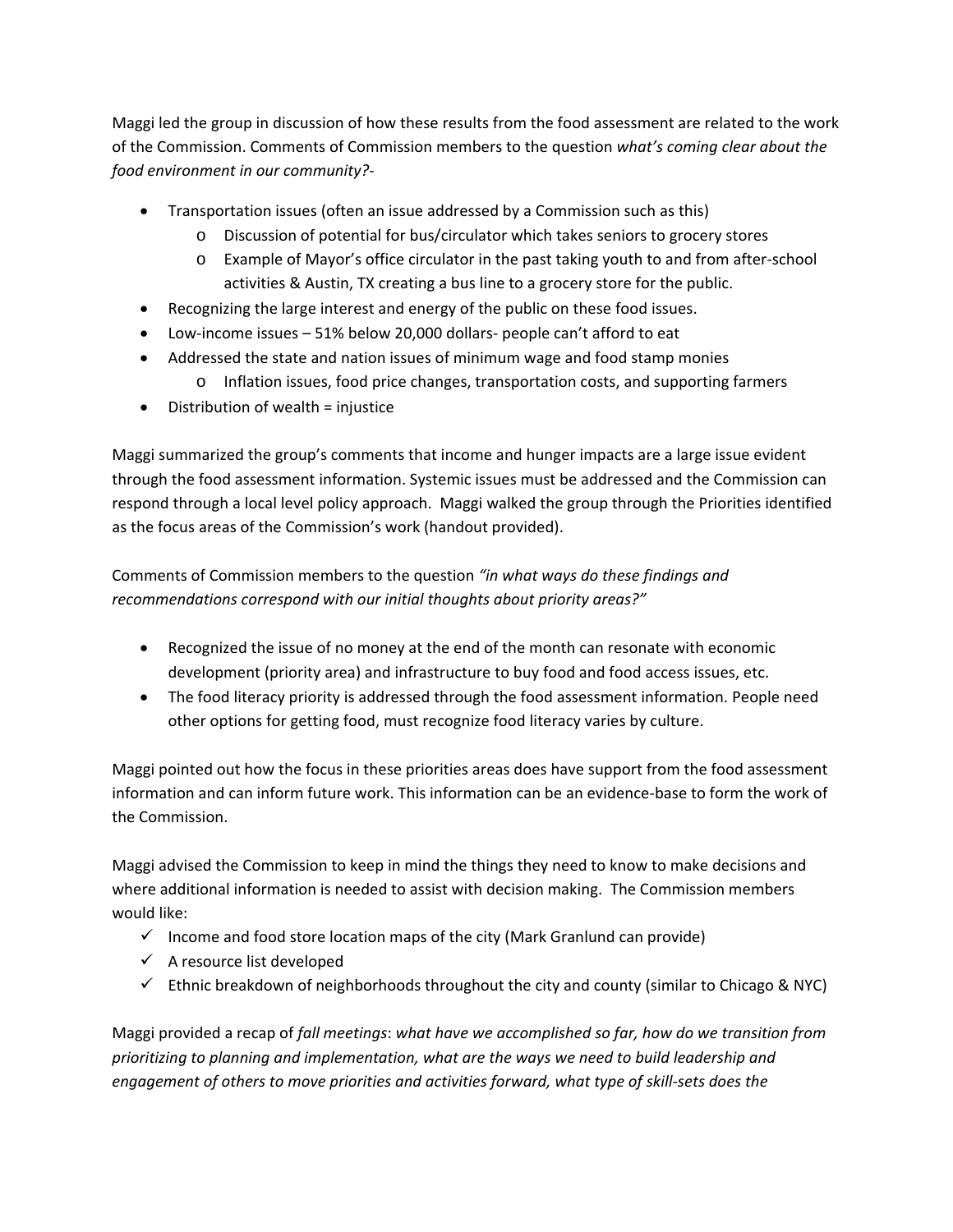*Commission need from this leadership to move this work forward, and what decisions do we need to make at the December/January meetings*? (See PowerPoint handouts for detailed answers.)

Maggi asked the group to recap on any take home messages from Brandon Born at the meeting last month. Commission members believed having an academic ("crazy person") who could be an advocate, while the Commission could be the "voice of reason" and get the work done was one take home message to remember. Another was to recognize the potential need for a public face to help draw attention to the work of the Commission. The Commission recognized the importance of effective tactics and negotiating strategies necessary to work in the field of policy. The importance of coming to a group consensus about a "hot topic" area such as the ban on *trans* fat could be a good strategy for the Commission. The Commission believed deciding who will talk publicly about their work/issues must be done. Remembering to invite all the people to the table to practice inclusiveness and be connected with all was a take home message resonating with the group. The Commission should recognize their allies and their champions in the community. **The Commission would like to hear more about what Seattle** failed to do to be inclusive in their initial invitation to people for the working/task groups (as Dr. Born **pointed out) in order to not repeat these things within their own work.**

Maggi reviewed the to do list and things to keep in mind PowerPoint slides, along with the Commission model of where the commission, task forces, and community at large all fit together in a circle. Maggi led the group through some discussion of how the Commission will work as they transition to planning and implementation stages. Comments by Commission members:

- Need to define what we believe and how we view issues, for example, sustainability of local food systems.
- Must recognize most outside groups do not think of food as the number one public agenda item, must educate policy makers who don't focus on food issues.
- Search for organizations and community groups that have current projects needing assistance.
- Recognize the major issues, for example, the Farm Bill, and stay on top of what's going on.
- Realize the cost/expense of food is a major issue and working through education, community leaders, using new strategies to build community support and improve nutrition may be ways to address such a daunting issue.
- Must be action focused and operational and define what success looks like.
- Should focus on the good things that are happening in the neighborhoods already, for example, the community gardens by the Community Design Center (CDC).
- Need to find the experts and champions in the community to bring them in and be involved in working groups.
- Find people who are experts, but also who are change makers.
- Remember when conducting task forces/working groups must have them at different times of the day to accommodate child care issues and varying work shifts.
- Should have that one person who doesn't know something about these issues asking why to keep the group on task and focused.